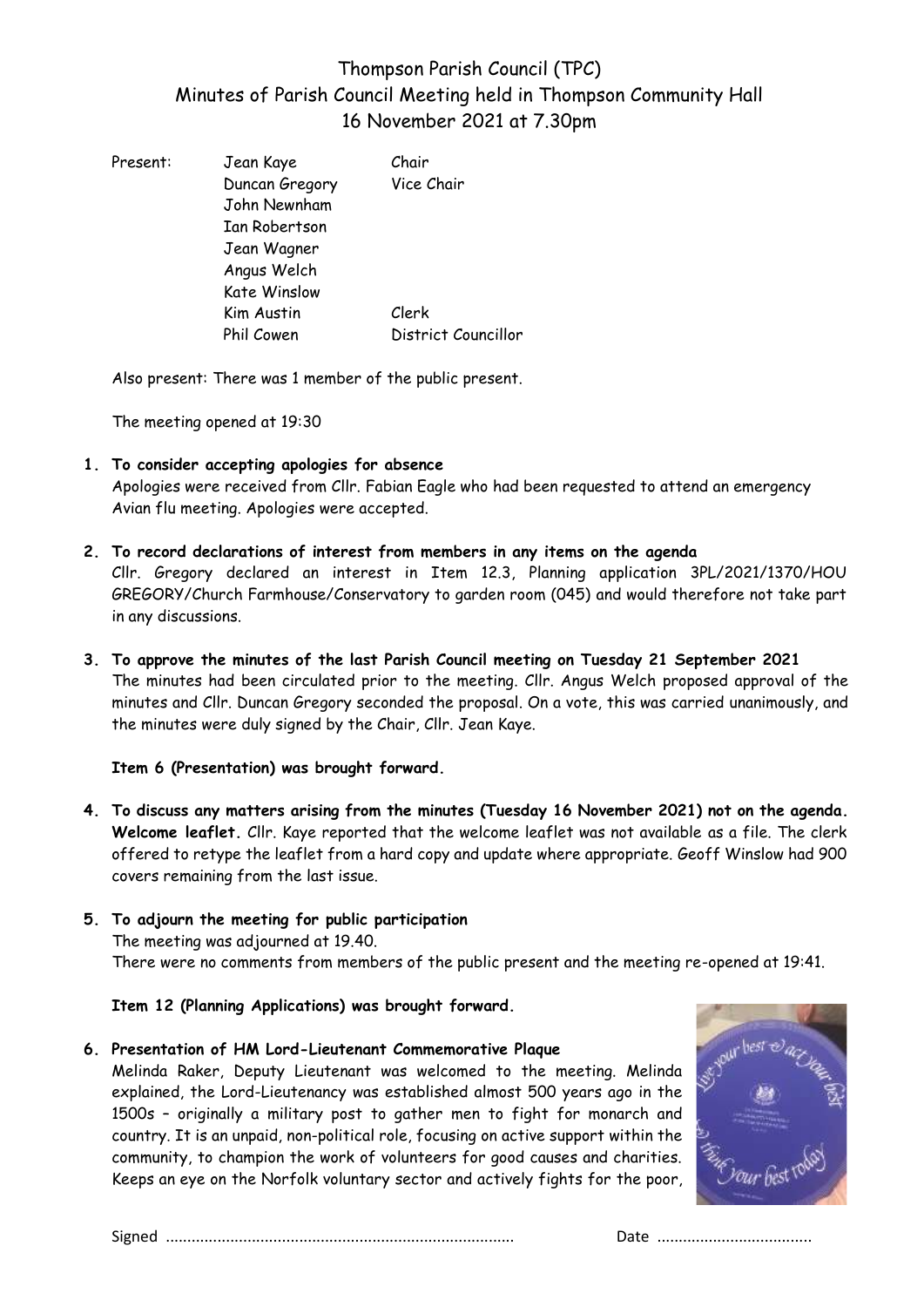the sick and the needy of Norfolk. Offers support to charities and the disadvantaged. Promotes the Queens award for Voluntary Service. Melinda mentioned how in the last 18 months during the pandemic, it was good to see how everybody had pulled together.

Cllr. Kaye received the plaque from Melinda on behalf of the Community. The plaque will be best indoors, probably in the foyer of the Community Hall. Will seek approval from Community Hall Committee.

# **7. To discuss surface water management in Thompson (JK)**

Meeting planned on 22 November at 10am with Lord Dannant from Norfolk Strageic Flood Alliance. Councillors attending would meet at 9.30. Cllr. Kaye will produce a briefing paper by the end of the week. Need to focus. Need to be realistic about what help may be available as lots to be done. Returns from the village survey held at the beginning of 2021 showed that Pockthorpe Lane and the area around the Millennium Green were the areas most badly affected by excessive rainfall. At the meeting with NCC Environment and Highways in April 2021 two investigative projects were agreed: Hallfield and School Road/Griston Road to see what can be done, so far, no progress despite numerous follow up mails and calls. Look at using slides, map and handouts for the meeting. Cllrs. Gregory and Robertson have a map showing landowners which can be used when we move to the next stage. Cllr. Winslow has a printer that can produce A3 maps.

Highways have bored the drains in Pockthorpe. Have done work to deal with drainage from road including boring to clear blockages. Will need to check whether this has dealt with the problem once we have sufficient rainfall to check that it is all working properly.

# **8. To discuss Community Speedwatch (JN)**

John now has 5 volunteers, but still needs one more to reach the minimum of 6 required. Not all volunteers have to carry out speed checks as some admin is required. Training is provided locally. Call for volunteers has been advertised in the Waylander. Need a poster to display in the Parish. The Clerk will email her covid-volunteer list for volunteers.

#### **9. To update on Local Plan review**

Cllr. Cowen gave an update. Funds are tight from central to local government. Budget setting is ongoing. Local Plan was adopted in 2019. Not much information from government. Didn't make a start on the review. Will do a partial review when we can – Full review after 2023. Altering housing numbers has a knock-on effect. Planning Inspector needs to know why it's a viable scheme. 2026. Breckland is the only district council that has a Local Plan. Having a 5-year land supply is a critical factor, developments will succeed – don't want aggressive developments. All Local Plans to have a biodiversity paragraph. Policies will remain in place. Planning reform is on the agenda - white paper – before this parliament ceases. Cllr. Cowen reiterated that the planning process has changed.

Cllr. Welch had collated the pertinent elements of the proposals and circulated to all councillors prior to this meeting as background.

The Parish Council had received the following communication from Breckland.

A decision by Cabinet has been published: Call-in of the Cabinet Decision on the Local Plan Review Decision: That Cabinet, having had regard to the recommendation from Overview and Scrutiny Commission, resolved that:

A Single Policy Partial Review of Policy INF 03 be prepared in parallel with a Substantive Review of the whole Local Plan as outlined in Appendix 1 of the report.

- 1. Timetables for both the Single Policy Partial and Substantive reviews be approved as set out in a revised Local Development Scheme.
- 2. Further work be undertaken and continued challenge and monitoring to agree the ongoing financial resource required for the preparation of the Single Policy Partial and Substantive reviews of the Plan.
- 3. The Statement of Community Involvement be approved for public consultation for a period of 6 weeks.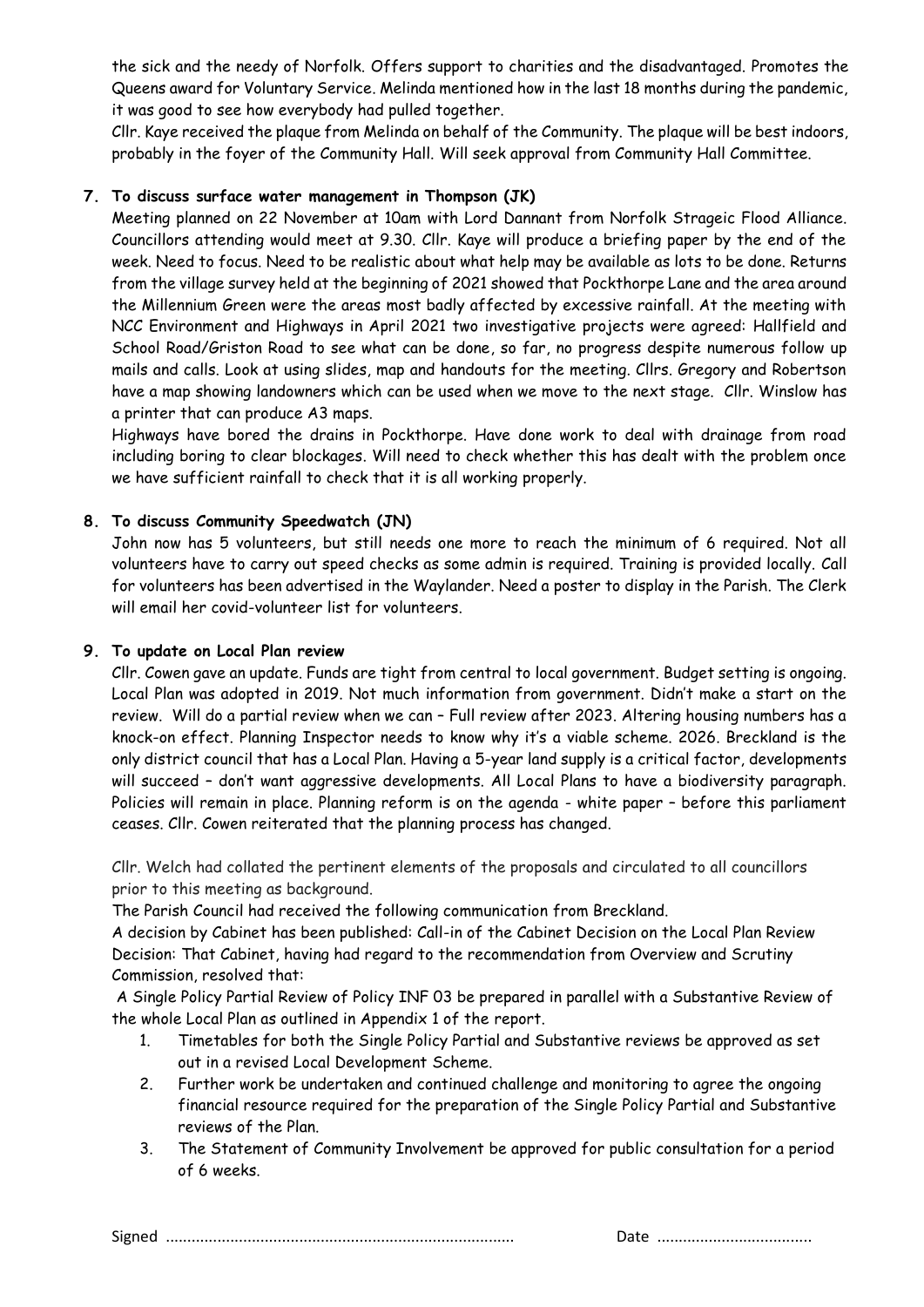# **10.To receive reports**

# **10.1 Breckland District Councillor (PC)**

(See Item 9 - no further report from Phil Cowen.)

# **10.2 Norfolk County Councillor (FE)**

FE has purchased some temporary flood barriers for use on the Highway to prevent residential properties being flooded from water coming off the highway or to direct water into a ditch. Available for Thompson residents to use if required. Would need to contact FE. The Clerk would ask how many were available and how to get them.

The proposal is to raise the county council element of the council tax by 2.99%. This includes a 1% adult social care precept. At the moment we have not had confirmation of how much funding will be received from central government although with assumptions we will still need to find savings of 5 million.

NCC has lost £200 million of funding from central government since 2010 and this has forced the council to make large savings in its budget and to increase its share of council tax.

Avian Flu in the UK is now in APIZ and since 7 November, all poultry gatherings have been suspended, including auctions, shows, and bird couriers. At this moment in time no cases have been reported in captive birds in Norfolk and Suffolk, although there have been outbreaks in other parts of the UK and due to this, we have lost our Avian Flu free status.

# **10.3 Thompson Chair's report (JK)**

Next year 2022 is the **Queens Platinum Jubilee** celebrating the Queen's historic 70-year reign. There will be an extended bank holiday from Thursday 2nd to Sunday 5th June 2022. The first meeting to plan the event for **Saturday 5 June** was held on 15 November, the second is at the beginning of January. Entertainment for the children in the afternoon and screen the events in the evening. Cllr. Winslow asked Cllr. Cowen if there would be a bursary for the occasion. Budget figures would be put together and organisations will bid for money towards their events. **Litter Pick.** Arranged for Saturday 20 November 2021.

# **10.4 Community Hall report (KW)**

Coffee mornings OK. Lunches once a month but not well attended. Film nights deferred until January. French evening in January with a maximum 50 people attending. A few parties. Woodland Trust booked for a few days in January. Norfolk Wildlife Trust seminars. Not as busy as would like it to be.

# **10.5 The Millennium Green report (AW)**

# • **Committee**

- o Andrew Cook is no longer a permanent committee member but has agreed to be on call for advice related to hydrology matters
- o Tina Sales has been elected to the committee and will focus on communication matters, particularly the TMGCT website

# • **Finances**

- o Lottery income collection ongoing
- $\circ$  As expected, a small loss for the Thompson Run on 26 September but it was important to ensure the run remained in the participants' calendar. Many thanks to Martin Kaye and his small team of planners in organising a very successful run

# • **Boundaries and Green**

- o Ditch from the pond to the boundary has been cleared
- o Tottington Road (by the bus shelter) ditch has been cleared to facilitate water flow
- o Plenty progress made on the last working day with a reasonable turn out of volunteers (concrete bases laid for benches, tree felling and strimming undertaken)
- **Play Equipment and Adult Exercise Area**
	- $\circ$  No change, except some damage to an element of the children's trim trail and these items have been placed out of bounds whilst assessment of the way froward is done
	- o ROSPA recommended work plan ongoing
- **Community Involvement**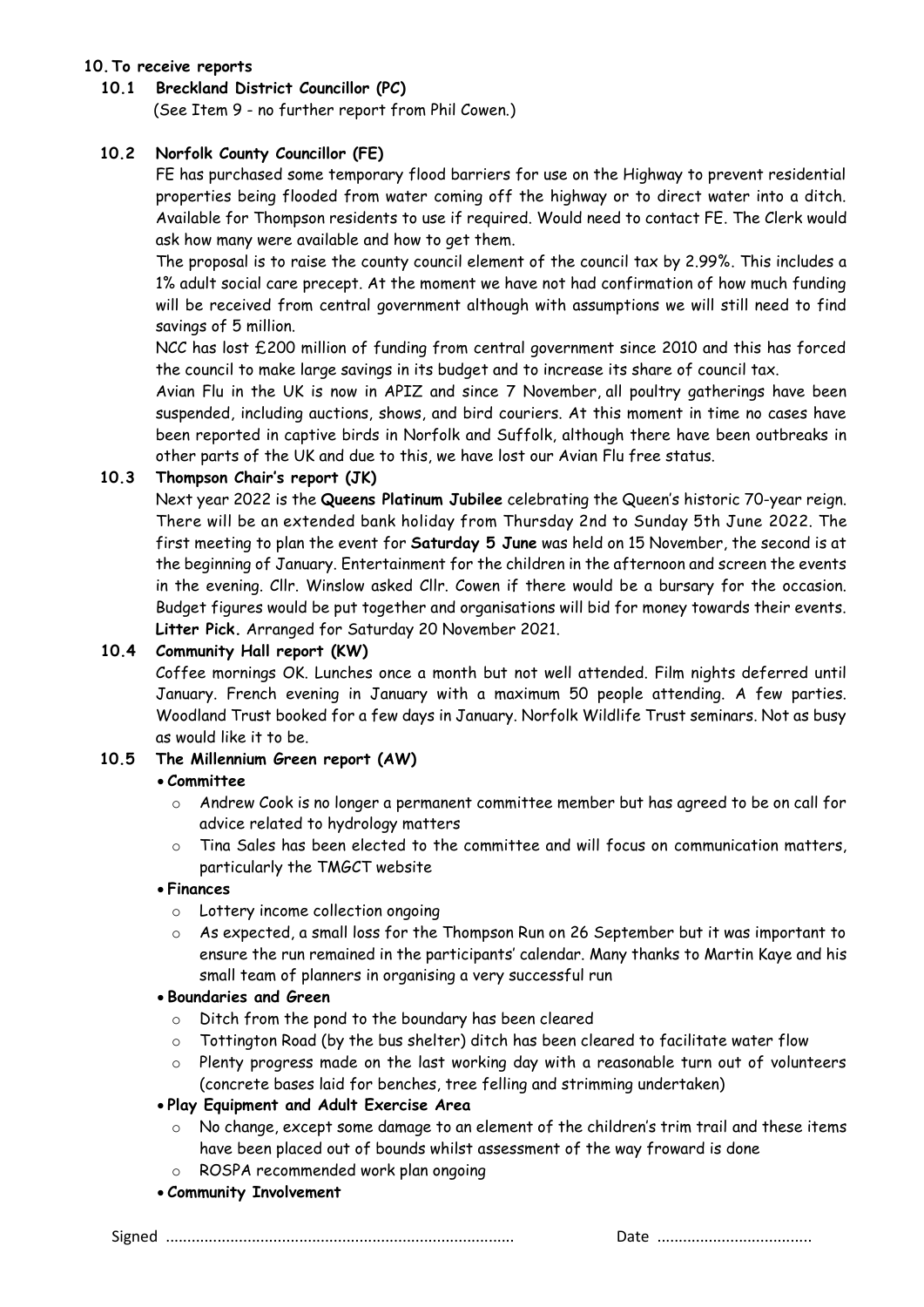- o Likely to issue another Survey early in the New Year
- o Committee represented on the Platinum Jubilee working group
- Next Working Party will take place on 27 Feb 2022

Next Meeting Tuesday 17 Jan 2022

# **11. Finances**

# **11.1 To agree donation to St. Martin's Church**

The Clerk confirmed the rules for donating to churches as specified by NPTS. They said 'There is still a clause in the 1894 Local Government Act that prohibits the Parish Council from giving to the church. However, there are many who believe that legislation such as Local Government Act 1972 s214, which gives parish councils the power to contribute to the maintenance of a churchyard, supersedes this legislation. The local council has advised that a contribution towards the maintenance of the churchyard is OK but a grant to the church or assistance with the church building is not OK. Payments towards the upkeep of the churchyard should be backed up by money spent/invoices.

It was agreed the Parish Council would pay up to £500 towards the upkeep of the churchyard but would pay against invoices supplied by the church. The Clerk would speak to Katherine Wolstenholme to arrange.

# **11.2 Financial position**

|      |                            | The bank account balances at Tuesday 16 November 2021            |                   |                  |                          |
|------|----------------------------|------------------------------------------------------------------|-------------------|------------------|--------------------------|
|      |                            | <b>Barclays Community Account</b>                                |                   | £                | 9972.19                  |
|      |                            | Barclays Business Premium Account                                |                   | £                | 1614.45                  |
|      |                            |                                                                  | TOTAL as per bank | £                | 11586.64                 |
|      |                            | Summary (Including monies allocated)                             |                   |                  |                          |
|      |                            | Allocated to Sports Equipment                                    |                   | £                | 1746.00                  |
|      | Allocated to Notice Board  |                                                                  |                   | £                | 1084.30                  |
|      | Thompson Parish Council    |                                                                  |                   | £                | 8756.34                  |
|      |                            |                                                                  | TOTAL as per bank | £                | 11586.64                 |
| 11.3 |                            | Money in since last meeting (21 September 2021)                  |                   |                  |                          |
|      | 30/9/2021                  | Breckland Council - Precept 2 <sup>nd</sup> payment              |                   | £                | 3050.00                  |
|      |                            |                                                                  | <b>TOTAL IN</b>   | £                | 3050.00                  |
| 11.4 | <b>Bank Reconciliation</b> |                                                                  |                   |                  |                          |
|      |                            | Opening balance at bank, Current (Last meeting, 21 Sept. 2021)   |                   | £                | 7579.34                  |
|      |                            | Opening balance at bank, Savings (Last meeting, 21 Sept. 2021)   |                   | £                | 1614.45 (Total £9193.79) |
|      |                            | PLUS Money in since last meeting (as above)                      |                   | £                | 3050.00                  |
|      |                            | MINUS Money out since last meeting (Total cheques 21 Sept. 2021) |                   | £.               | 657.15                   |
|      |                            | Closing balances at bank (This meeting, 16 Nov. 2021, as above)  |                   | £                | 11586.64                 |
| 11.5 | Cheques out (to sign)      |                                                                  |                   |                  |                          |
|      | CHQ 765                    | Clerks Wages - Oct 2021 - 1 month - M7                           |                   | £                | 219.05                   |
|      | CHQ 766                    | TTSR Ltd. Ground Maint. 2 of 2 plus extra £300                   |                   | £                | 974.42                   |
|      | CHQ 767                    | Thompson Community Hall - Donation                               |                   | $\pmb{\epsilon}$ | 300.00                   |
|      | CHQ 768                    | Wayland Partnership - Donation                                   |                   | $\pmb{\epsilon}$ | 300.00                   |
|      | CHQ 769                    | TMG Charitable Trust - Donation                                  |                   | £                | 500.00                   |
|      |                            |                                                                  | <b>TOTAL OUT</b>  | £                | 2293.47                  |
|      |                            |                                                                  |                   |                  |                          |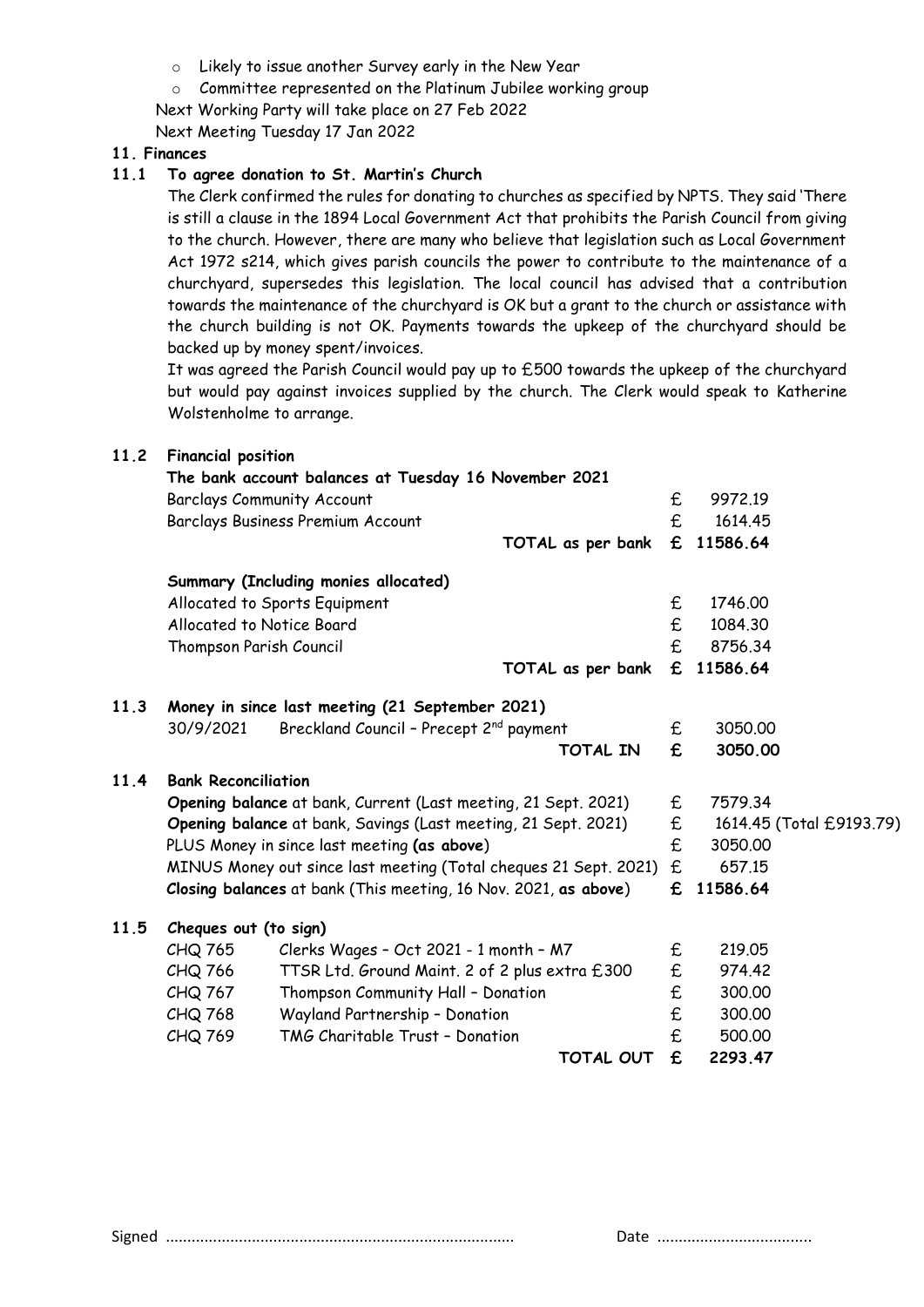|            |                   | <b>THOMPSON PARISH COUNCIL ACCOUNTS</b> |     |                |                                   |                         |                       |            |                          | <b>INCOME</b> |  |
|------------|-------------------|-----------------------------------------|-----|----------------|-----------------------------------|-------------------------|-----------------------|------------|--------------------------|---------------|--|
|            |                   |                                         |     |                |                                   |                         |                       |            | YEAR ENDED 31 March 2022 |               |  |
|            |                   |                                         |     |                |                                   | <b>RECYCLING</b>        |                       |            |                          |               |  |
| Date       | <b>From</b>       | Description                             |     | <b>PRECEPT</b> | <b>SAVERAC</b><br><b>INTEREST</b> | GLASS &<br><b>PAPER</b> | <b>GRANTS</b><br>ETC. | <b>VAT</b> | <b>MISC</b>              | <b>TOTAL</b>  |  |
| 07/04/2021 | Breckland Council | Precept 1 of 2                          | DR  | 3.050.00       |                                   |                         |                       |            |                          | 3.050.00      |  |
| 26/04/2021 | <b>HMRC</b>       | Vat annual refund                       | DR  |                |                                   |                         |                       | 275.70     |                          | 275.70        |  |
| 07/06/2021 | Barclays          | Barclays Saver A/C Interest             | DR  |                | 0.04                              |                         |                       |            |                          | 0.04          |  |
| 24/06/2021 |                   | Breckland Council Recycling payment     | DR  |                |                                   | 93.18                   |                       |            |                          | 93.18         |  |
| 06/09/2021 | Barclays          | Barclays Saver A/C Interest             | DR  |                | 0.04                              |                         |                       |            |                          | 0.04          |  |
| 30/09/2021 | Breckland Council | Precept 2 of 2                          | DR. | 3.050.00       |                                   |                         |                       |            |                          | 3.050.00      |  |
|            |                   |                                         |     |                |                                   |                         |                       |            |                          |               |  |
|            |                   |                                         |     | 6,100.00       | 0.08                              | 93.18                   | 0.00                  | 275.70     | 0.00                     | 6,468.96      |  |

# 

|                   |                                         |                                                              |            |                                 |                           |                      |               |        |  |        |       |                                                                     |       |                                  |            |        |         |            | <b>I DAN END ED 31 INGION ZUZZ</b>                                             |
|-------------------|-----------------------------------------|--------------------------------------------------------------|------------|---------------------------------|---------------------------|----------------------|---------------|--------|--|--------|-------|---------------------------------------------------------------------|-------|----------------------------------|------------|--------|---------|------------|--------------------------------------------------------------------------------|
| <b>Dote</b>       | ol To                                   | <b>c</b> Description                                         | <b>OIO</b> | <b>CLIRKS</b><br><b>WARDLER</b> | POUR BA<br>$\overline{C}$ | <b>NEWSTERN R.W.</b> | <b>COUNCE</b> |        |  |        |       | PAYROL ISPINS WARRIE HALLING PRINTIN BELIAUSE ALDIT DONATIONS SLIGH |       | <b>CRASH</b><br>CUTTINGEL, SETT. | <b>WER</b> | MIRE.  | CAPITAL | <b>VAT</b> | TO TAL                                                                         |
| 18/05/2021        | <sup>36</sup> TT SR Limited             | OGrass cutting 1 of 2 (50%)                                  | 754        |                                 |                           |                      |               |        |  |        |       |                                                                     |       | 512.02                           |            |        |         | 102.40     | 614.42                                                                         |
| 18/05/2021        | Info Commissioner                       | Annual Diata Protection Fee - sub                            | 755        |                                 |                           |                      |               |        |  |        |       |                                                                     | 40.00 |                                  |            |        |         |            | 40.00                                                                          |
| 04/04/2021 2 ZOOM |                                         | Monthly virtual meeting fee                                  | 756        |                                 |                           |                      |               |        |  |        |       |                                                                     |       |                                  |            | 11.99  |         | 2.40       | 14.39                                                                          |
| 04/05/2021 + ZOOM |                                         | Monthly virtual meeting fee                                  | 756        |                                 |                           |                      |               |        |  |        |       |                                                                     |       |                                  |            | 11.99  |         | 2.40       | 14.39                                                                          |
|                   | 18/05/2021 Kim Austn                    | Clerk's wages April/May 21 - M1/ 757                         |            | 438.10                          |                           |                      |               |        |  |        |       |                                                                     |       |                                  |            |        |         |            | 438.10                                                                         |
|                   |                                         | 18/09/2021 Mrs J Roberts Plants Internal Audit 'PlantHamper' | 758        |                                 |                           |                      |               |        |  |        | 30.00 |                                                                     |       |                                  |            |        |         |            | 30.00                                                                          |
| 01/06/2021        |                                         | Bus, Services at CAS insurance renewal Yr 3 of 3             | 759        |                                 |                           |                      |               |        |  | 207.48 |       |                                                                     |       |                                  |            |        |         |            | 207.48                                                                         |
| 30/06/2021        | <sup>51</sup> SP Services               | Defibbattery and pads                                        | 760        |                                 |                           |                      |               |        |  |        |       |                                                                     |       |                                  |            | 306.00 |         | 89.82      | 395.82                                                                         |
| 30/06/2021        | <b>NPTS</b>                             | New councillor training JW/JN                                | 761        |                                 |                           |                      |               | 100.00 |  |        |       |                                                                     |       |                                  |            |        |         |            | 100.00                                                                         |
|                   | 30/06/2020 Kim Austn                    | Clerk's wages June 2021 - MB                                 | 762        | 219.05                          |                           |                      |               |        |  |        |       |                                                                     |       |                                  |            |        |         |            | 219.05                                                                         |
| 31/07/2021        | Kim Austn                               | Clerk's wages July 2021 - M4                                 | 763        | 219.05                          |                           |                      |               |        |  |        |       |                                                                     |       |                                  |            |        |         |            | 219.05                                                                         |
| 31/08/2021        | Kim Austn                               | Clerk's wages Aug 2021 - M5                                  | 763        | 219.05                          |                           |                      |               |        |  |        |       |                                                                     |       |                                  |            |        |         |            | 219.05                                                                         |
| 31/9/2021         | Kim Austn                               | Clerk's wages Sept 2021 - M6                                 | 764        | 219.05                          |                           |                      |               |        |  |        |       |                                                                     |       |                                  |            |        |         |            | 219.05                                                                         |
|                   | 31/10/2020 Kim Austn                    | Clerk's wages Oct 2021- M7                                   | 765        | 219.05                          |                           |                      |               |        |  |        |       |                                                                     |       |                                  |            |        |         |            | 219.05                                                                         |
|                   | 16/11/2021 <sup>M</sup> TT SR Limited   | OGrass cutting 2/2                                           | 766        |                                 |                           |                      |               |        |  |        |       |                                                                     |       | 512.02                           |            |        |         | 102.40     | 614.42                                                                         |
|                   | 16/11/2021 <sup>M</sup> TTSR Limited    | DExtra for verge maintenance                                 | 766        |                                 |                           |                      |               |        |  |        |       |                                                                     |       | 300.00                           |            |        |         | 60.00      | 360.00                                                                         |
| 18/11/2020        | Thompson CommunitDonation               |                                                              | 743        |                                 |                           |                      |               |        |  |        |       | 300.00                                                              |       |                                  |            |        |         |            | 300.00                                                                         |
|                   | 18/11/2020 Wayland Partnership Donation |                                                              | 744        |                                 |                           |                      |               |        |  |        |       | 300.00                                                              |       |                                  |            |        |         |            | 300.00                                                                         |
|                   | 18/11/2020 Thompson Milenium (Donation  |                                                              | 746        |                                 |                           |                      |               |        |  |        |       | 500.00                                                              |       |                                  |            |        |         |            | 500.00                                                                         |
|                   |                                         |                                                              |            |                                 |                           |                      |               |        |  |        |       |                                                                     |       |                                  |            |        |         |            |                                                                                |
|                   |                                         |                                                              |            | 1,533.35 0.00                   |                           |                      | 0.00 0.00     | 100.00 |  |        |       |                                                                     |       |                                  |            |        |         |            | 0.00 0.00 207.48 30.00 1.100.00 40.00 1.324.04 0.00 329.98 0.00 359.42 6024.27 |

#### **Budget Vs Actuals** 11.6

# Thompson Parish Council Budget Vs Actual 2020/202

| AT 16/11/2021                       |               |           |                |
|-------------------------------------|---------------|-----------|----------------|
|                                     | <b>Budget</b> | Forecast  | Actual to date |
|                                     | 2021/2022     | 2021/2022 | 2021/2022      |
| <b>INCOME</b>                       |               |           |                |
| Precept                             | 6.100.00      | 6.100.00  | 6,100.00       |
| Recycling                           | 120.00        | 120.00    | 93.18          |
| Interest (Barclays Saver)           | 3.20          | 3.20      | 0.08           |
| Grant                               | 0.00          | 0.00      | 0.00           |
| VAT                                 | 300.00        | 300.00    | 275.70         |
| Other                               | 0.00          | 0.00      | 0.00           |
| Total                               | 6,523.20      | 6,523.20  | 6,468.96       |
| <b>EXPENDITURE</b>                  |               |           |                |
| Staff Costs including PAYE          | 2.630.00      | 2.630.00  | 1,533.35       |
| Payroll services                    | 72.00         | 72.00     | 0.00           |
| Internal audit fee                  | 30.00         | 30.00     | 30.00          |
| Postage                             | 15.00         | 15.00     | 0.00           |
| Insurance                           | 207.48        | 207.48    | 207.48         |
| Grass cutting                       | 1.228.84      | 1.228.84  | 1.324.04       |
| Training                            | 100.00        | 100.00    | 100.00         |
| Printer/consumables                 | 50.00         | 50.00     | 0.00           |
| Website                             | 70.00         | 70.00     | 0.00           |
| Capital                             | 70.00         | 70.00     | 0.00           |
| Defibrillator                       | 0.00          | 0.00      | 306.00         |
| Miscellaneous/Contingency           | 200.00        | 200.00    | 23.98          |
| Donation - St. Martin's Church      | 500.00        | 500.00    | 0.00           |
| Donation - Wayland Partnership      | 300.00        | 300.00    | 300.00         |
| Donation - Thompson Community       | 300.00        | 300.00    | 300.00         |
| Donation - Thom ps on Millenium Gre | 500.00        | 500.00    | 500.00         |
| Subs - Norfolk ALC                  | 117.45        | 117.45    | 0.00           |
| Subs - Community Action Norfolk     | 50.00         | 50.00     | 0.00           |
| Subs - Info Comm Registration       | 40.00         | 40.00     | 40.00          |
| VAT                                 | 300.00        | 300.00    | 359.42         |
| Total                               | 6,780.77      | 6,780.77  | 5,024.27       |
| PRECEPT £6100                       | <b>Budget</b> | Forecast  | Actual to date |
| 2021/2022                           | 2021/2022     | 2021/2022 | 2021/2022      |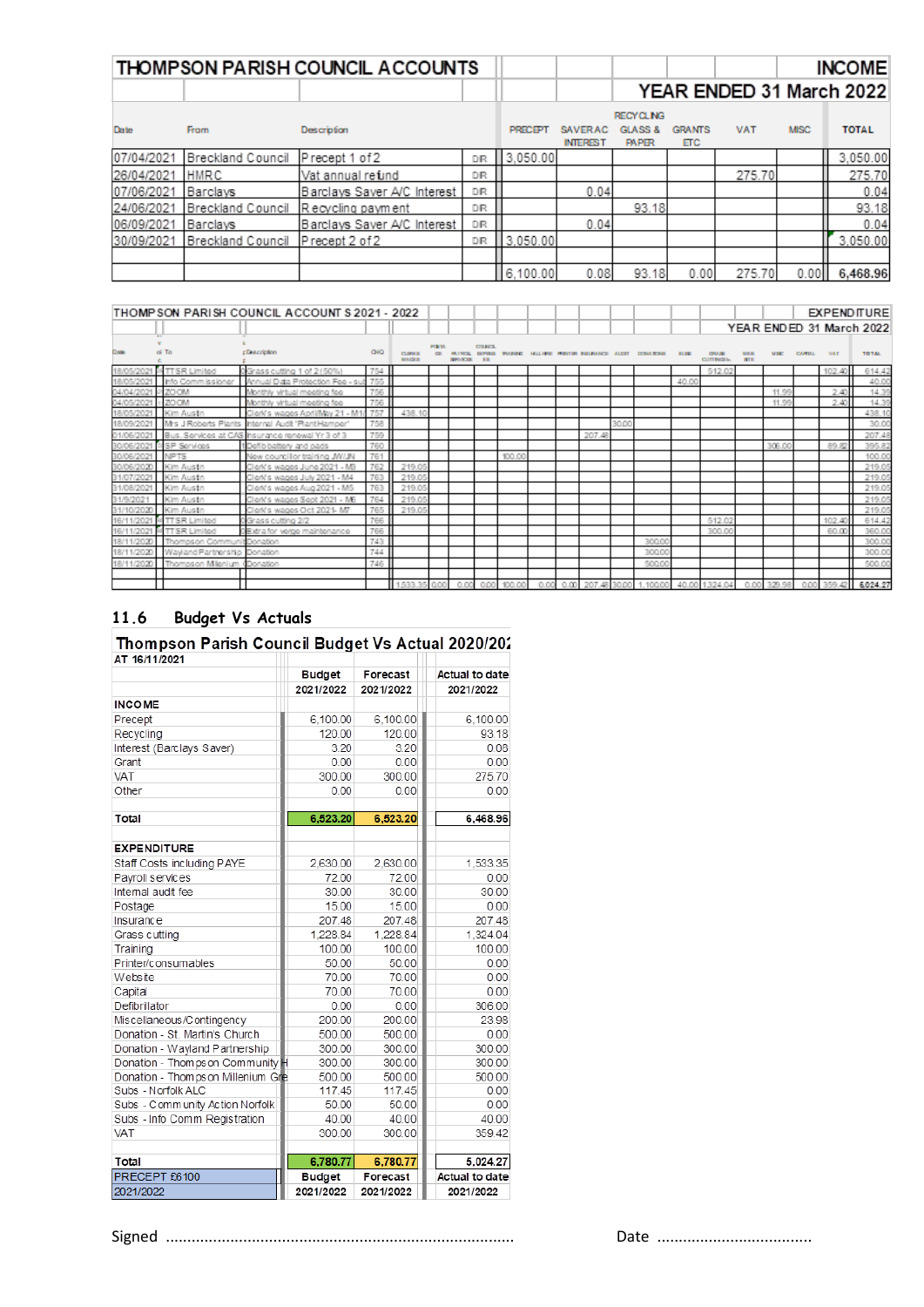# **Grass cutting contract**

Thompson PC has a 3-year contract 2019–2021 with TTSR. This will finish at the end of October 2021. TTSR have been asked to quote for the next three years. The total for the year is normally £1024 plus vat. Paid in two amounts of 512.02 plus vat. The latest invoice due for payment had an extra £300 plus vat for works to verges as agreed. The Parish Council agreed they would pay the extra £300 for TMGCT. (Geoff Winslow said he had had a quote for this extra work). Geoff also said he thought there had been less cuts this year but the Clerk said this was not reflected in the latest bill. The Clerk had informed Geoff

# **12. To consider planning applications**

# **12.1 Planning outcomes since last meeting**

**3PL/2021/0813/D** JONES/Land to west of Marlpit Road/Reserved Matters (041) PERMISSION **3PL/2021/0793/F** GORAM**/**Land rear of Dersingham House/Chalet bungalow and waste treatment plant (042). This application has been REFUSED.

**3PL/2021/1196/HOU** EASTER/Beech Cottage, Hallfield Rd/2-Storey etxn. (044) PERMISSION

# **12.2 Applications pending outcome APPEAL APP/F2605/W/21/3272258 (3PL/2020/1215/PIP) BLUE OAK (043)**  Blue Oak continues to pursue this after many, failed applications and appeals. Thompson PC stand by all previous objections and have re-iterated objections and sent to the Planning Inspector for their consideration. **12.3 New applications since last meeting (21 September 2021) 3PL/2021/1370/HOU** GREGORY/Church Farmhouse/Conservatory to garden room (045)

There were no objections from any councillors. The clerk was asked to post NO OBJECTION on the Breckland Planning website.

**3PL/2021/1473/HOU** SNELLING/Pheasant View, Hall Lane/Single storey side extn (046) Southside away from other dwellings. There were no objections from any councillors. The clerk was asked to post NO OBJECTION on the Breckland Planning website.

# **13. To discuss any correspondence**.

**Bonfire nuisance.** The Clerk read out an email that had been received from a parishioner who wanted to raise a point/complain about the site clearance of green waste and trees at the site on Marlpit Road where new planning permission has been granted. The mail said 'I appreciate that all new development sites need to be cleared but to light a massive bonfire that smokes out our end of the village not only shows a complete lack of consideration, not only is it polluting the air (all day and as I write) but we live in a thatch at the bottom of Marlpit Road. I appreciate it's a wet day so a hazard is avoided but no consideration has been given to wind direction for surrounding properties.

I would have spoken to the people responsible but it appears that they have lit their fire and gone home. There are rules for clearance of green waste and they are not complying so does this paint a picture of what we are to expect going forward as the site is developed. I would like this matter raised as soon as possible so to avoid issues going forward.'

The Clerk had raised the question with Breckland Planning and they had replied: Unless there is a condition on the planning permission, this would generally be covered by environmental health legislation. They supplied some useful links for reference.

[https://www.breckland.gov.uk/media/2562/Construction-and-Demolition-Works-Guidance-](https://www.breckland.gov.uk/media/2562/Construction-and-Demolition-Works-Guidance-Leaflet/pdf/construction_and_demolition_works_guidance_2.pdf?m=636682003642230000)[Leaflet/pdf/construction\\_and\\_demolition\\_works\\_guidance\\_2.pdf?m=636682003642230000](https://www.breckland.gov.uk/media/2562/Construction-and-Demolition-Works-Guidance-Leaflet/pdf/construction_and_demolition_works_guidance_2.pdf?m=636682003642230000) This document clearly states: Do not dispose of waste by burning. <https://www.breckland.gov.uk/article/3243/Bonfires>

Councillors agreed, bonfires to clear a development site are not allowed. The Clerk had forwarded the links to the parishioner. The site management would be monitored once work gets underway.

# **14. AOB – To receive items for the next agenda.**

**Christmas tree.** Tree needs to be up by 3 December in time for the village tree lighting and carol singing.